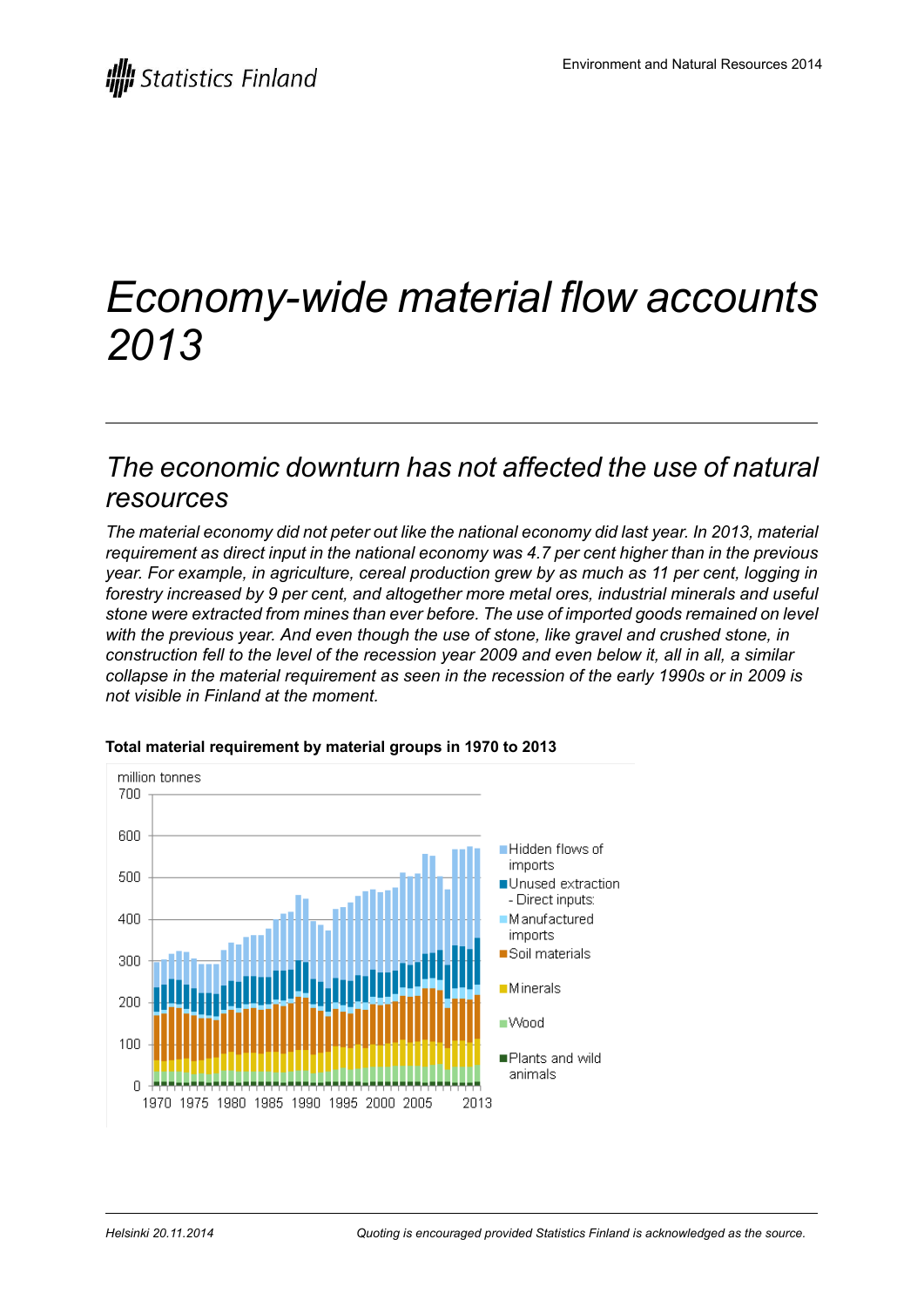In 2013, direct material inputs used by the national economy totalled around 244 million tonnes, of which domestic inputs made up 77 per cent. A majority of domestic inputs is produced in the use of minerals, mines and construction minerals. Biotic inputs are estimated to have a share of one-quarter of the weight, including wood, cereal, root vegetables and fodder plants, as well as fish and game.

The material generated in the utilisation of natural resources that is not transferred into input in the economy is called domestic hidden flows and hidden flows of imports. The total domestic and foreign hidden flows are higher than direct inputs, around 326 million tonnes. Of this amount, around 120 million tonnes were generated in Finland, for example as wall rock, logging waste and soils from construction.

Total material requirement rose to over 570 million tonnes in 2013. The use of natural resources calculated per person is relatively high in Finland compared to other EU member countries.

Economy-wide material flow accounts are part of environmental accounts, on which the European Union passed a Regulation in 2011 and the UN gave an international recommendation in 2012.



#### **Material intensity of Finland's economy in 1975 to 2013**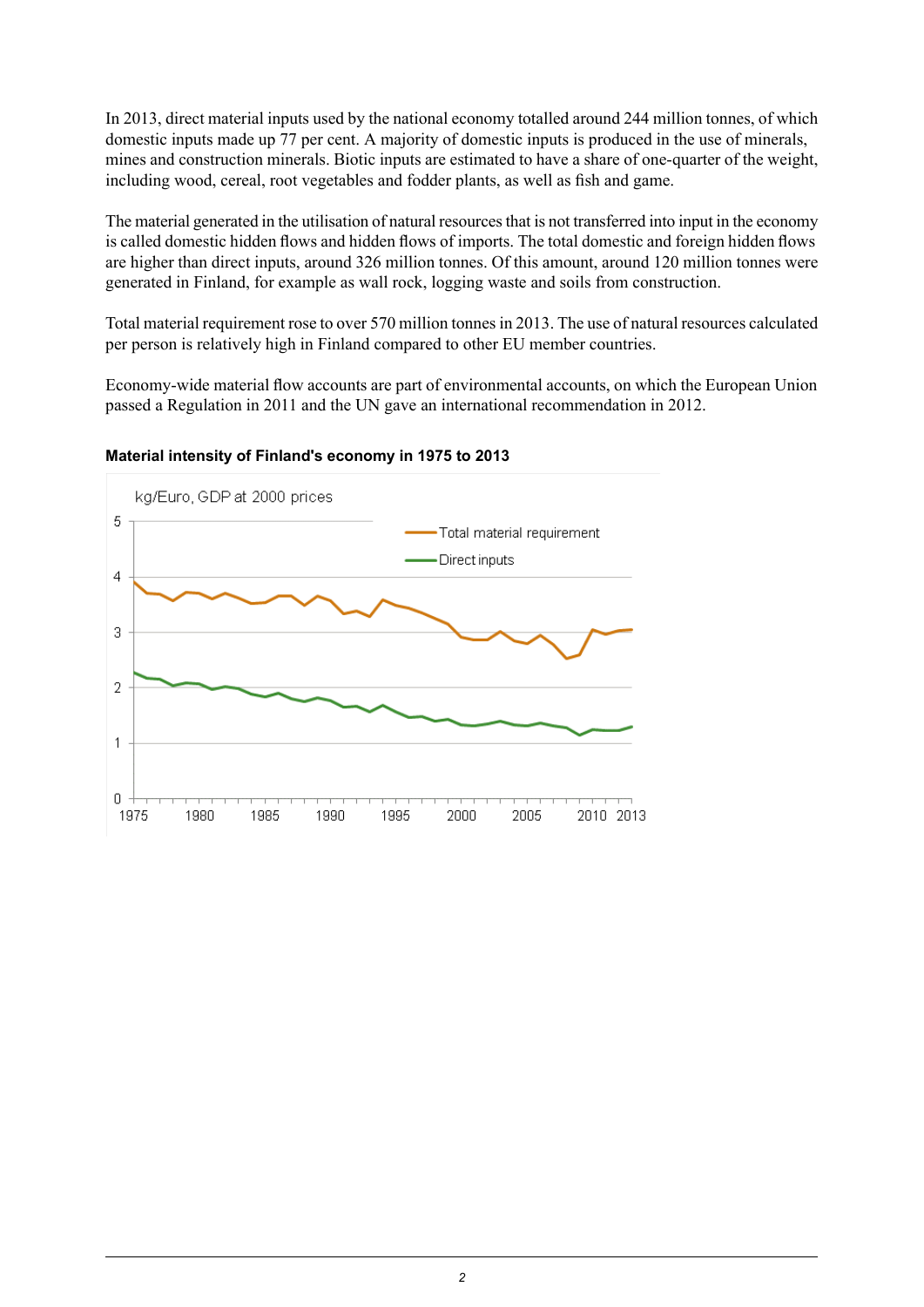## *Contents*

## *Tables*

### **Appendix tables**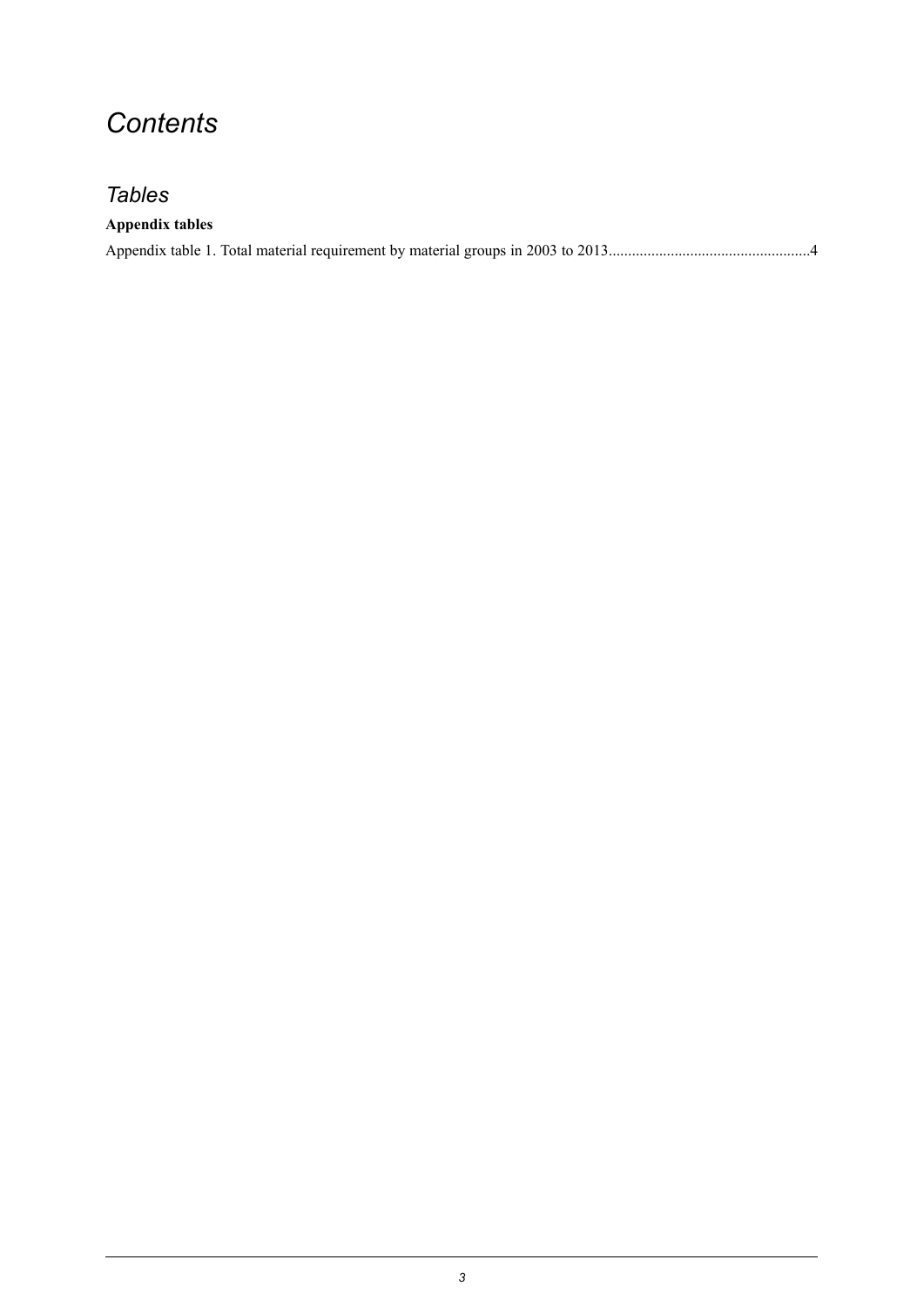# *Appendix tables*

| 1 000 tonnes                         | 2003    | 2004    | 2005    | 2006    | 2007     | 2008    | 2009    | 2010    | 2011    | 2012    | 2013    |
|--------------------------------------|---------|---------|---------|---------|----------|---------|---------|---------|---------|---------|---------|
| 1. Plants and<br>wild animals        | 9858    | 10 198  | 10 664  | 9564    | 10 542   | 10 307  | 10 493  | 9051    | 9699    | 9 2 5 9 | 9737    |
| 1.1 direct<br>inputs                 | 9521    | 9792    | 10 343  | 9 2 6 2 | 10 306   | 10 102  | 10 204  | 8796    | 9432    | 8958    | 9451    |
| 1.2 hidden<br>flows                  | 337     | 406     | 321     | 302     | 237      | 205     | 290     | 254     | 268     | 301     | 286     |
| 2. Wood                              | 49 915  | 50 025  | 50 148  | 48 000  | 51 147   | 54 149  | 36 519  | 47866   | 46 683  | 46 595  | 51 264  |
| 2.1 direct<br>inputs                 | 38 238  | 38 571  | 38 563  | 37 352  | 39 7 7 5 | 42 670  | 29 4 94 | 37 291  | 36769   | 36 530  | 40 384  |
| 2.2 hidden<br>flows                  | 11 677  | 11 453  | 11 586  | 10 648  | 11 372   | 11 480  | 7 0 2 5 | 10575   | 9914    | 10 065  | 10880   |
| 3. Minerals                          | 163 421 | 145 843 | 139 121 | 160 981 | 141 046  | 129 555 | 146 951 | 206 093 | 203 266 | 201 650 | 200 838 |
| 3.1 direct<br>inputs                 | 62759   | 56 982  | 57 196  | 64 485  | 56 783   | 52 263  | 51 494  | 63724   | 63835   | 59815   | 63814   |
| 3.2 hidden<br>flows                  | 100 662 | 88 860  | 81925   | 96 497  | 84 263   | 77 292  | 95 457  | 142 370 | 139 431 | 141835  | 137 023 |
| 4. Soil<br>materials                 | 137 208 | 137 969 | 140 594 | 155 645 | 159 719  | 161 307 | 134 381 | 138 456 | 134 207 | 137 494 | 141 503 |
| 4.1 direct<br>inputs                 | 106 182 | 108 822 | 110 842 | 123 159 | 127 191  | 123 928 | 97 273  | 101 083 | 100 858 | 103 126 | 105 223 |
| 4.2 hidden<br>flows                  | 31 0 26 | 29 147  | 29 7 52 | 32 486  | 32 5 28  | 37 379  | 37 108  | 37 373  | 33 349  | 34 368  | 36 280  |
| 5.<br><b>Manufactured</b><br>imports | 147 641 | 154 875 | 163 759 | 177 519 | 184 961  | 147 376 | 143 021 | 168 165 | 175 261 | 179 572 | 166 511 |
| 5.1 direct<br>inputs                 | 19511   | 20 279  | 21 4 30 | 23 238  | 24 662   | 26 304  | 20 999  | 24 151  | 25401   | 24 214  | 24 790  |
| 5.2 hidden<br>flows                  | 128 131 | 134 596 | 142 328 | 154 281 | 160 299  | 121 072 | 122 022 | 144 014 | 149 861 | 155 358 | 141722  |
| <b>Total</b>                         | 508 043 | 498 909 | 504 286 | 551 709 | 547 415  | 502 694 | 471 365 | 569 632 | 569 117 | 574 570 | 569 852 |
| direct inputs                        | 236 210 | 234 446 | 238 374 | 257 495 | 258 717  | 255 267 | 209 464 | 235 046 | 236 294 | 232 643 | 243 661 |
| hidden flows                         | 271833  | 264 463 | 265 912 | 294 214 | 288 698  | 247 427 | 261 901 | 334 586 | 332 822 | 341 927 | 326 191 |
|                                      |         |         |         |         |          |         |         |         |         |         |         |

### <span id="page-3-0"></span>**Appendix table 1. Total material requirement by material groups in 2003 to 2013**